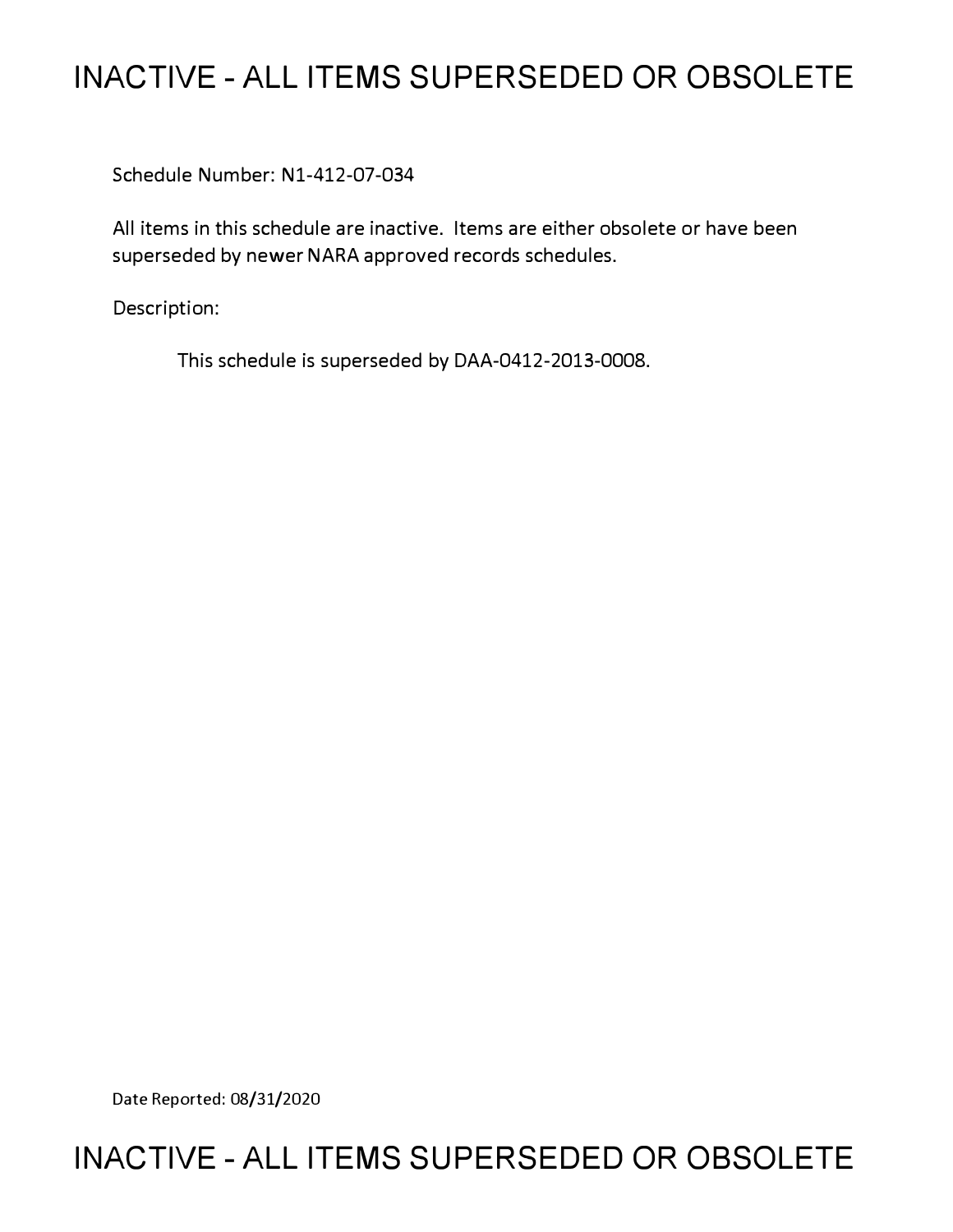| <b>REQUEST FOR RECORDS DISPOSITION AUTHORITY</b>                                                                                                                                                                                                                                                                                                                                                                                                                                                                                                                      |              |                 | JOB NUMBER $N1 - 4/2 - 07 - 34$                                                                                                                                                                                                                    |  |  |
|-----------------------------------------------------------------------------------------------------------------------------------------------------------------------------------------------------------------------------------------------------------------------------------------------------------------------------------------------------------------------------------------------------------------------------------------------------------------------------------------------------------------------------------------------------------------------|--------------|-----------------|----------------------------------------------------------------------------------------------------------------------------------------------------------------------------------------------------------------------------------------------------|--|--|
| To NATIONAL ARCHIVES and RECORDS ADMINISTRATION (NIR)<br>WASHINGTON, DC 20408                                                                                                                                                                                                                                                                                                                                                                                                                                                                                         |              |                 | DATE RECEIVED<br>$12 - 21 - 2006$                                                                                                                                                                                                                  |  |  |
| 1 FROM (Agency or establishment)                                                                                                                                                                                                                                                                                                                                                                                                                                                                                                                                      |              |                 | <b>NOTIFICATION TO AGENCY</b>                                                                                                                                                                                                                      |  |  |
| U.S. Environmental Protection Agency                                                                                                                                                                                                                                                                                                                                                                                                                                                                                                                                  |              |                 |                                                                                                                                                                                                                                                    |  |  |
| 2 MAJOR SUBDIVISION                                                                                                                                                                                                                                                                                                                                                                                                                                                                                                                                                   |              |                 |                                                                                                                                                                                                                                                    |  |  |
| <b>3 MINOR SUBDIVISION</b>                                                                                                                                                                                                                                                                                                                                                                                                                                                                                                                                            |              | $3303a$ ,<br>be | In accordance with the provisions of 44 U S.C.<br>disposition request,<br>the<br>including<br>amendments, is approved except for items that may<br>marked Adisposition not approved≅ or<br>Awithdrawn $\cong$ in column 10<br>$\ddot{\phantom{a}}$ |  |  |
| 4 NAME OF PERSON WITH WHOM TO CONFER                                                                                                                                                                                                                                                                                                                                                                                                                                                                                                                                  | 5 TELEPHONE  | <b>DATE</b>     | ARCHIVIST OF THE UNITED STATES                                                                                                                                                                                                                     |  |  |
| John B. Ellis                                                                                                                                                                                                                                                                                                                                                                                                                                                                                                                                                         | 202-566-1643 |                 | D.06.2000 Part M. Were                                                                                                                                                                                                                             |  |  |
| <b>6 AGENCY CERTIFICATION</b><br>I hereby certify that I am authorized to act for thus agency in matters pertaining to the disposition of its records and that the records<br>proposed for disposal on the attached ____ page(s) are not now needed for the business of this agency or will not be needed after the<br>retention periods specified, and that written concurrence from the General Accounting Office, under the provisions of Title 8 of the<br>GAO manual for Guidance of Federal Agencies,<br>is not required, is attached, or<br>has been requested |              |                 |                                                                                                                                                                                                                                                    |  |  |
| <b>DATE</b><br>SIGNATURE OF AGENCY REPRESENTATIVE<br>Uhr B.Elli<br>John B Ellis                                                                                                                                                                                                                                                                                                                                                                                                                                                                                       |              | <b>TITLE</b>    | Agency Records Officer                                                                                                                                                                                                                             |  |  |
| 7 Item<br>8 DESCRIPTION OF ITEM AND PROPOSED DISPOSITION<br>No                                                                                                                                                                                                                                                                                                                                                                                                                                                                                                        |              |                 | <b>10 ACTION TAKEN</b><br>9 GRS OR SUPERSEDED<br>(NARA USE ONLY)<br>JOB CITATION                                                                                                                                                                   |  |  |
| N1-412-94-2/1<br>EPA 003 Grants and Other Program Support Agreements                                                                                                                                                                                                                                                                                                                                                                                                                                                                                                  |              |                 |                                                                                                                                                                                                                                                    |  |  |

 $\tilde{\mathbf{z}}$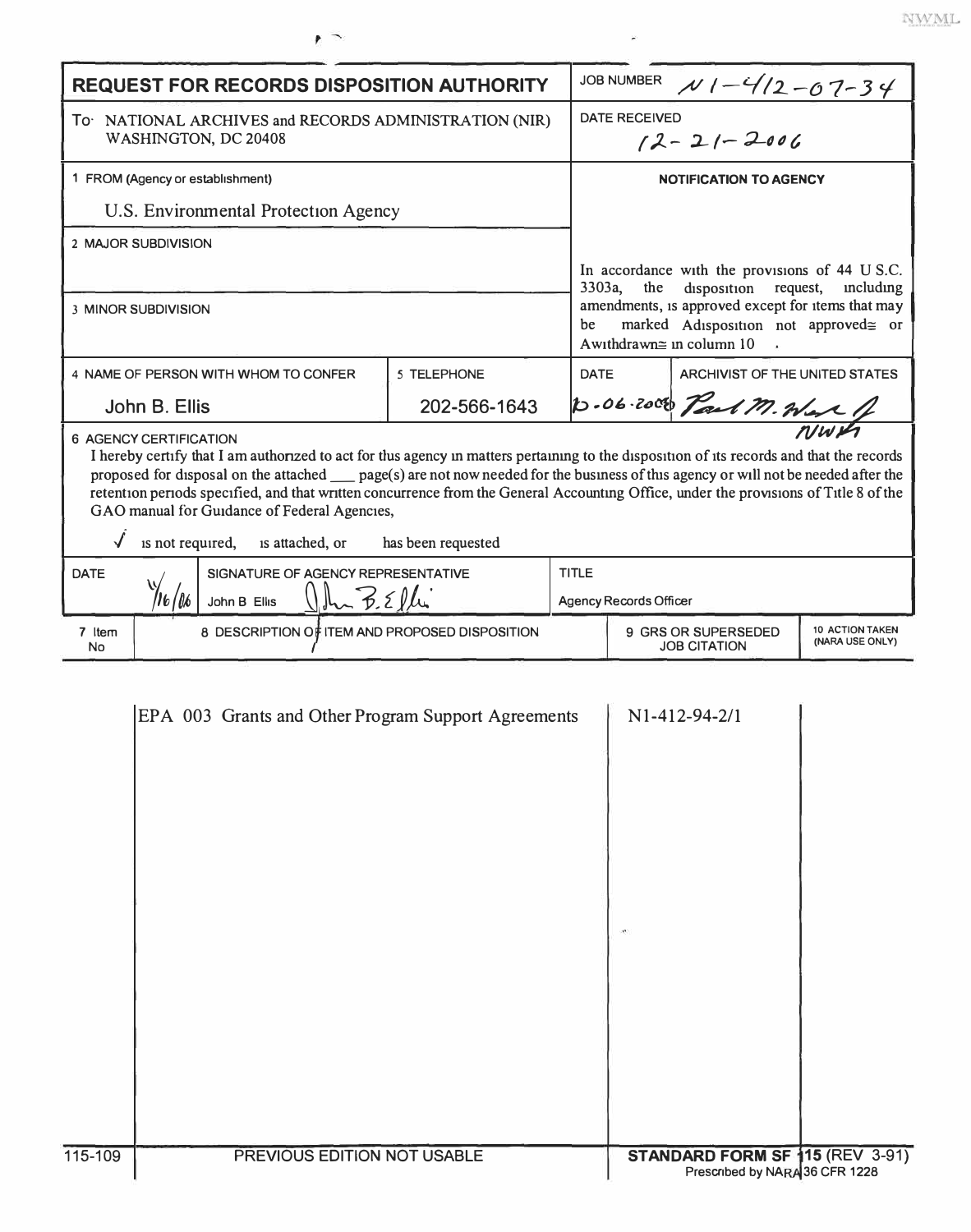**f** 

**This schedule is in development. It may not be used to retire or destroy records. If you have any questions, please contact the Records Help Desk.** 

# **EPA Records Schedule 003**

**Status:** Development, 11/07/2006

**Title:** Grants and Other Program Support Agreements

**Program:** All Programs, with exceptions

**Applicability:** Agency-wide

**Function:** 205 - Federal Financial Assistance

### **NARA Disposal Authority:**

This schedule authorizes the disposition of the record copy in any media (media neutral). Records designated for permanent retention must be transferred to the National Archives in accordance with NARA standards at the time of transfer.

• Pending

# **Description:**

Includes records that document all types of agreements with other federal, state, or local government agencies, universities, non-profit organizations, Tribes, and other institutions to which EPA is a party, and which support EP A's environmental programs ( other than Superfund site-specific, and waste water construction and state revolving fund grants). Specific types of agreements include assistance agreements, grants, cooperative agreements, interagency agreements, agreements for "guest" workers, and other types of program support agreements administered by headquarters or EPA regions and which provide for research, demonstration projects, training, fellowships, investigation, surveys, studies, or other types of program support activities.

Also includes supporting documentation. Specific types of records include, but are not limited to, documentation of significant actions and decisions relating to and supporting the award of agreements, documentation of actions and decisions relating to the competition of agreements, announcements and solicitations of funding opportunities, justifications, requests and justifications for the non-competitive award of agreements, cost estimates, scopes of work, correspondence, applications, pre-award reviews, funding decisions, award documentation, documentation relating to the evaluation of proposals and applications, conflict of interest documentation, transmittal correspondence, agreements, agreement oversight activities, non-compliance documentation, dispute documentation, audit records, closeout documentation for completed agreements; and reports and evaluations resulting from agreements.

Excludes: Final products and deliverables (EPA 258), Superfund site-specific grants and agreements (EPA 001), and waste water construction and state revolving fund grants (EPA 232).

#### **Disposition Instructions:**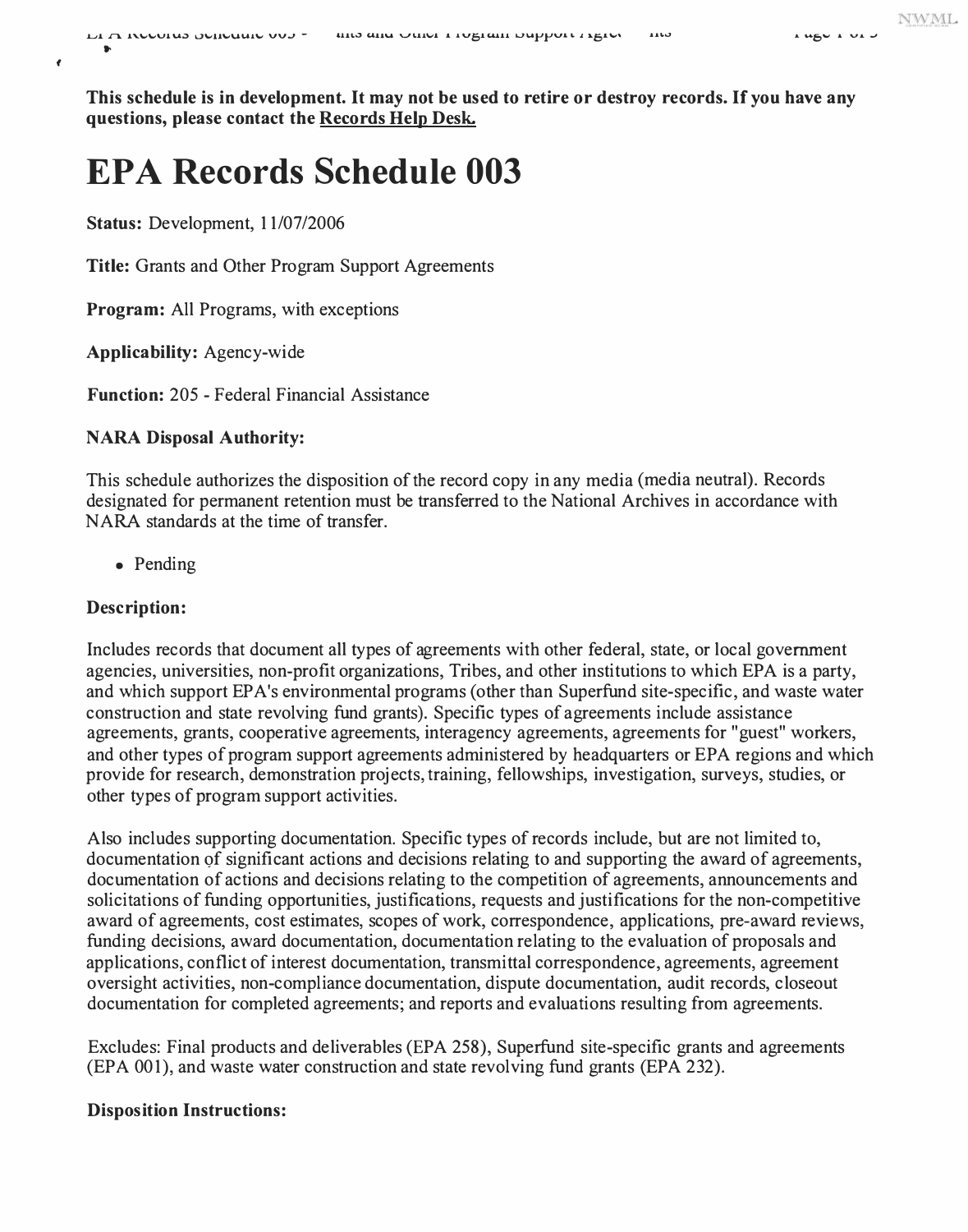# **Item a:** Record copy

- Disposable
- Close inactive records immediately after closeout of the agreement. Destroy 10 years after file closure.

# **Guidance:**

÷.

Agreement closeout is when the Agency determines all administrative actions and required work is completed (submission of the final expenditure report, SF 269 - Financial Status Report, by the recipient) or when the agreement is terminated or annulled and any disputes settled. Final closeout documentation may consist only of an internal Agency memo.

The Grants Administrator (also called the Grants Management Officer), Grant Project Officer, and Financial Management Officer are responsible for the record copies of grant agreement records and implementing the disposition. Records can include unique program files maintained by the grant project officer or client or technical representative and documentation relating to the assistance agreement competitions. All other copies may be destroyed when no longer needed.

The following offices and managers are responsible for maintaining a complete record set and dispositioning documents as designated below:

Grants Management Officer (Grants Specialist) - Record copy of applications; reviews and amendments related to the application; administrative review checklist; certifications; agreements and any amendments; award documentation including documentation supporting the decision to make an award; requests for deviations; stop work orders; documentation relating to termination actions, disputes and appeals, annulments and audits; legal opinions; and increases and decreases; correspondence and other related documents. See EPA 183 for Grant and Other Agreement Oversight records.

Program Office (Project Officer) - Record copy of documents used for day-to-day technical assistance for the grant or interagency agreement such as draft and final products and deliverables; work plans and progress reports; draft documents and comments provided or other records of technical direction. Copies of applications, awards, amendments and other administrative and financial documents. Documentation relating to the competition of assistance agreements including announcements, correspondence with applicants, evaluation and selection documentation, and other documents relating to the selection or non-selection of applicants for award of an agreement. Documents relating to requests and justifications for the non-competitive award of assistance agreements and disputes.

Financial Management Officer - Record copy of reimbursement requests, payment vouchers, payment files, federal cash transaction reports; copies of financial status report and other related documents.

Grants and agreements that are being audited, appealed, or in any other kind of legal action can not be destroyed until the case is closed. See EPA 680 for the Grant Appeal File and EPA 183 for Grant and Other Agreement Oversight.

See EPA 274 for Unsuccessful Grant Application Files. Final products and deliverables are permanent records and are scheduled as EPA 258. Superfund site specific grants are scheduled as EPA 001; and waste water construction and state revolving fund grants as EPA 232. Contracts are covered under EPA 020, EPA 055, EPA 202, and EPA 258. The Grants Information and Control System is scheduled as EPA 575. EPA 009 covers the Integrated Grants Management System (IGMS).